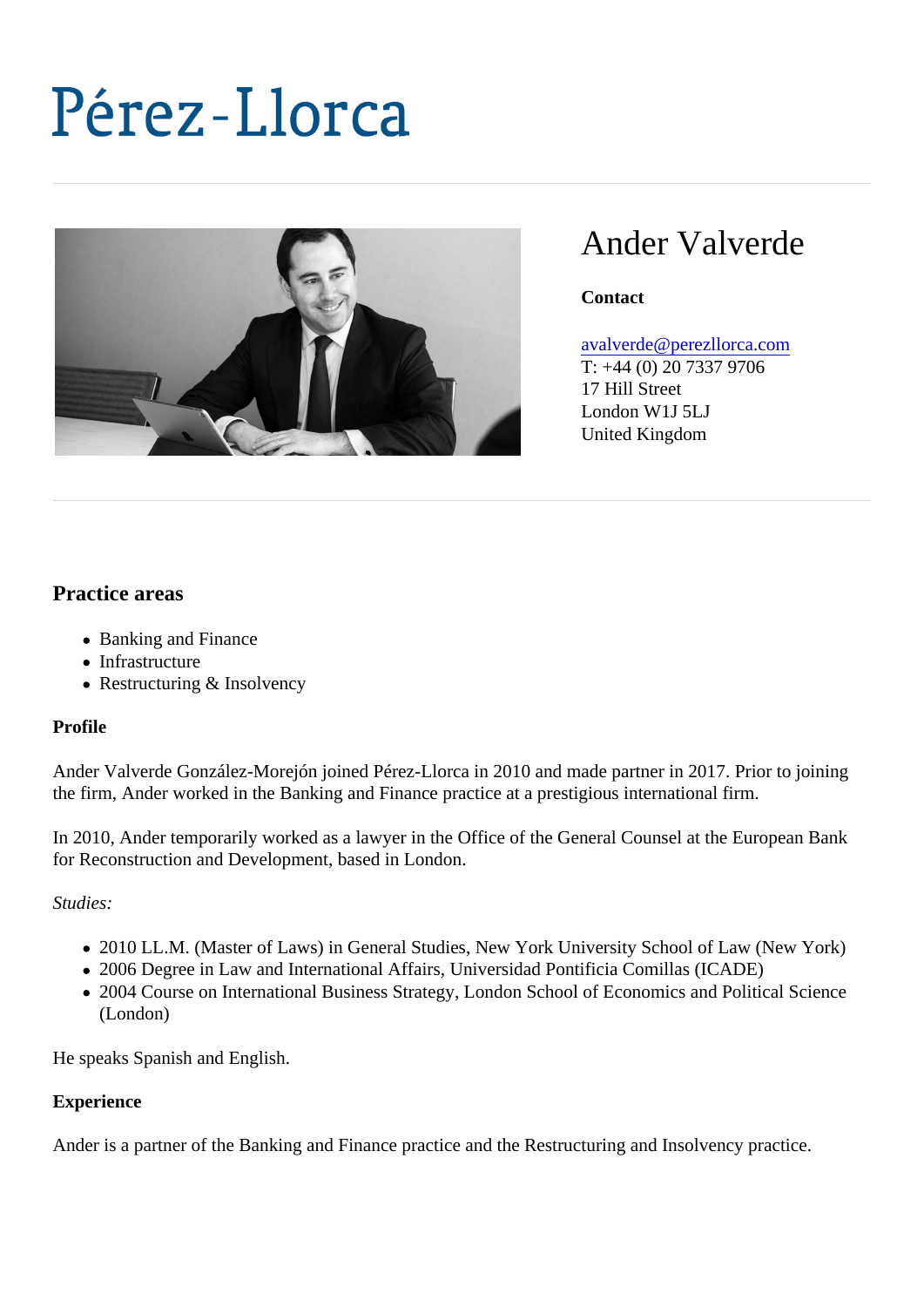Ander is specialised in debt transactions. As such, he advises on all types of financings, including corporate finance, acquisition finance, project finance, real estate finance, asset finance and margin loans to investors and private banking clients.

He also takes part in refinancings, debt restructurings and special situation financing.

Ander leads the direct lending practice at the firm, where he advises the main debt funds operating in Spain on various types of financings in the context of private debt finance, in its different modalities and strategies (including senior debt, unitranche, mezzanine, holdco finance, growth finance, special situations, rescue finance, etc.).

Ander works with a diverse range of clients, advising credit entities, debt funds, sponsors and companies. A significant element of his practice is international, collaborating in cross-border transactions with top firms in other jurisdictions.

## **Academic and Publishing Collaborations**

Ander works with the most prestigious universities in Spain.

He is a professor at Centro de Estudios Garrigues. where he lectures for the course on Banking and Financial Contracts *(Contratación Financiera y Bancaria)* for the Master's degree in Corporate Legal Practice. Ander is also a professor for the Master's degree for Access to the Legal Profession and the Master's degree in Business Law at Universidad Pontificia Comillas ICAI-ICADE where he lectures for the courses on Corporate Law *(Asesoramiento a Sociedades)* and Banking Regulation *(Ordenación del Mercado Financiero*). He also lectures for the Business Law course for the degree in Business Administration at IE University.

Ander has also been a professor at IE Law School where, for three years, he lectured for the Banking Law course as part of the Master's degree in International Legal Practice (MILP).

#### **Professional Organisations**

The Madrid Bar Association (ICAM). The New York State Bar Association.

#### **Recognition**

Ander Valverde features in various legal directories such as:

- Chambers Global: 'Banking & Finance' and 'Project Finance'.
- Chambers Europe: 'Banking & Finance' and 'Project Finance'.
- Legal 500 EMEA: 'Banking and Finance' (Leading individuals).
- IFLR 1000: Highly regarded (Banking, Project Finance).
- Leaders League: 'Banking and Finance' and 'Project finance'.
- *Best Lawyers®*: 'Project Finance and Development Practice' and 'Corporate and M&A Law'.

#### **Awards**